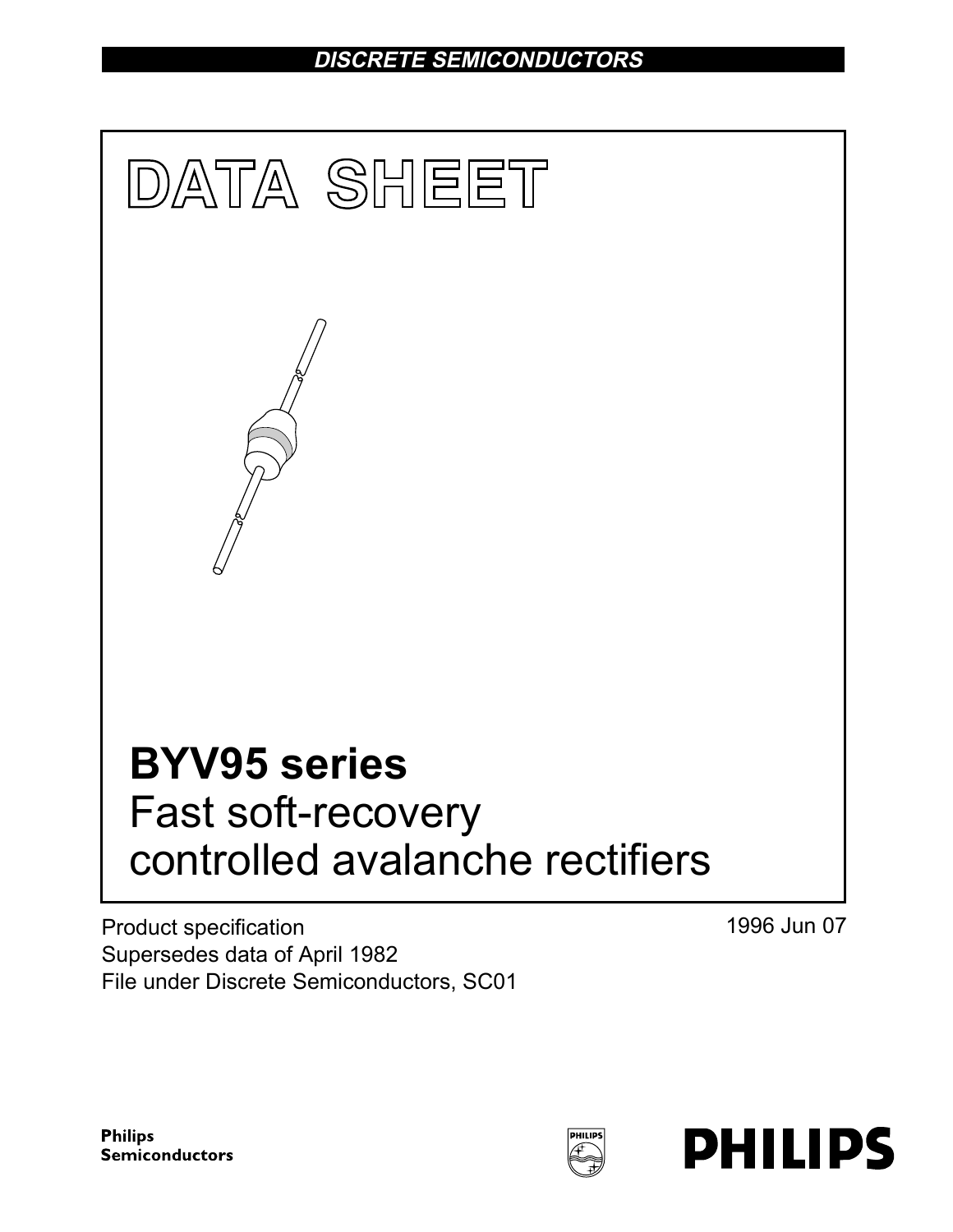# Philips Semiconductors<br>
Fast soft-recovery<br>
controlled avalanche rectifiers<br>
Product specification<br>
BYV95 series Fast soft-recovery r det sont recovery<br>controlled avalanche rectifiers in the controlled avalanche rectifiers

- 
- High maximum operating temperature
- Low leakage current
- Excellent stability
- Guaranteed avalanche energy  $\begin{array}{ccc} \hline \text{C} & \text{C} & \text{C} \end{array}$ absorption capability
- Available in ammo-pack.

## FEATURES DESCRIPTION



## LIMITING VALUES

|                                                      | controlled avalanche rectifiers                                                                              |                                                                                                                        |                                                                                                        |                  | <b>BYV95 series</b>     |
|------------------------------------------------------|--------------------------------------------------------------------------------------------------------------|------------------------------------------------------------------------------------------------------------------------|--------------------------------------------------------------------------------------------------------|------------------|-------------------------|
| <b>FEATURES</b><br>• Glass passivated<br>temperature | • High maximum operating                                                                                     | <b>DESCRIPTION</b><br>Rugged glass SOD57 package,<br>using a high temperature alloyed<br>construction. This package is | hermetically sealed and fatigue free<br>as coefficients of expansion of all<br>used parts are matched. |                  |                         |
| • Excellent stability                                | • Low leakage current<br>• Guaranteed avalanche energy<br>absorption capability<br>• Available in ammo-pack. | Fig.1 Simplified outline (SOD57) and symbol.                                                                           | <b>MAM047</b>                                                                                          |                  |                         |
| <b>LIMITING VALUES</b>                               |                                                                                                              |                                                                                                                        |                                                                                                        |                  |                         |
|                                                      | In accordance with the Absolute Maximum Rating System (IEC 134).                                             |                                                                                                                        |                                                                                                        |                  |                         |
| <b>SYMBOL</b>                                        | <b>PARAMETER</b>                                                                                             | <b>CONDITIONS</b>                                                                                                      | MIN.                                                                                                   | MAX.             | <b>UNIT</b>             |
| <b>V<sub>RRM</sub></b>                               | repetitive peak reverse voltage                                                                              |                                                                                                                        |                                                                                                        |                  |                         |
|                                                      | BYV95A                                                                                                       |                                                                                                                        | $\overline{\phantom{0}}$                                                                               | 200              | V                       |
|                                                      | BYV95B                                                                                                       |                                                                                                                        | $\overline{\phantom{0}}$                                                                               | 400              | V                       |
|                                                      | BYV95C                                                                                                       |                                                                                                                        |                                                                                                        | 600              | V                       |
| $V_R$                                                | continuous reverse voltage                                                                                   |                                                                                                                        |                                                                                                        |                  |                         |
|                                                      | BYV95A<br>BYV95B                                                                                             |                                                                                                                        | —                                                                                                      | 200<br>400       | V<br>V                  |
|                                                      | BYV95C                                                                                                       |                                                                                                                        |                                                                                                        | 600              | V                       |
|                                                      |                                                                                                              | $T_{\text{tp}}$ = 65 °C; lead length = 10 mm                                                                           | -                                                                                                      | 1.5              | Α                       |
| $I_{F(AV)}$                                          | average forward current                                                                                      | see Fig. 2;<br>averaged over any 20 ms period;<br>see also Fig. 6                                                      |                                                                                                        |                  |                         |
|                                                      |                                                                                                              | $T_{amb}$ = 65 °C; PCB mounting (see<br>Fig.11); see Fig. 3;<br>averaged over any 20 ms period;<br>see also Fig. 6     | $\blacksquare$                                                                                         | 0.8              | $\overline{\mathsf{A}}$ |
|                                                      | repetitive peak forward current                                                                              | $T_{tp}$ = 65 °C; see Fig. 4                                                                                           | $\overline{\phantom{0}}$                                                                               | 17               | A                       |
| $I_{FRM}$                                            |                                                                                                              | $T_{amb}$ = 65 °C; see Fig. 5                                                                                          | $\overline{\phantom{0}}$                                                                               | $\boldsymbol{9}$ | A                       |
| $I_{FSM}$                                            | non-repetitive peak forward current                                                                          | $t = 10$ ms half sine wave;                                                                                            | -                                                                                                      | 35               | Α                       |
|                                                      |                                                                                                              | $T_i = T_{i \text{ max}}$ prior to surge;<br>$V_R = V_{RRMmax}$                                                        |                                                                                                        |                  |                         |
| $E_{\rm RSM}$                                        | non-repetitive peak reverse<br>avalanche energy                                                              | L = 120 mH; $T_j = T_{j \text{ max}}$ prior to<br>surge; inductive load switched off                                   | -                                                                                                      | 10               | mJ                      |
| $T_{\text{stg}}$                                     | storage temperature                                                                                          |                                                                                                                        | $-65$                                                                                                  | $+175$           | $^\circ \text{C}$       |
| $T_j$                                                | junction temperature                                                                                         | see Fig. 7                                                                                                             | $-65$                                                                                                  | $+175$           | $^\circ \text{C}$       |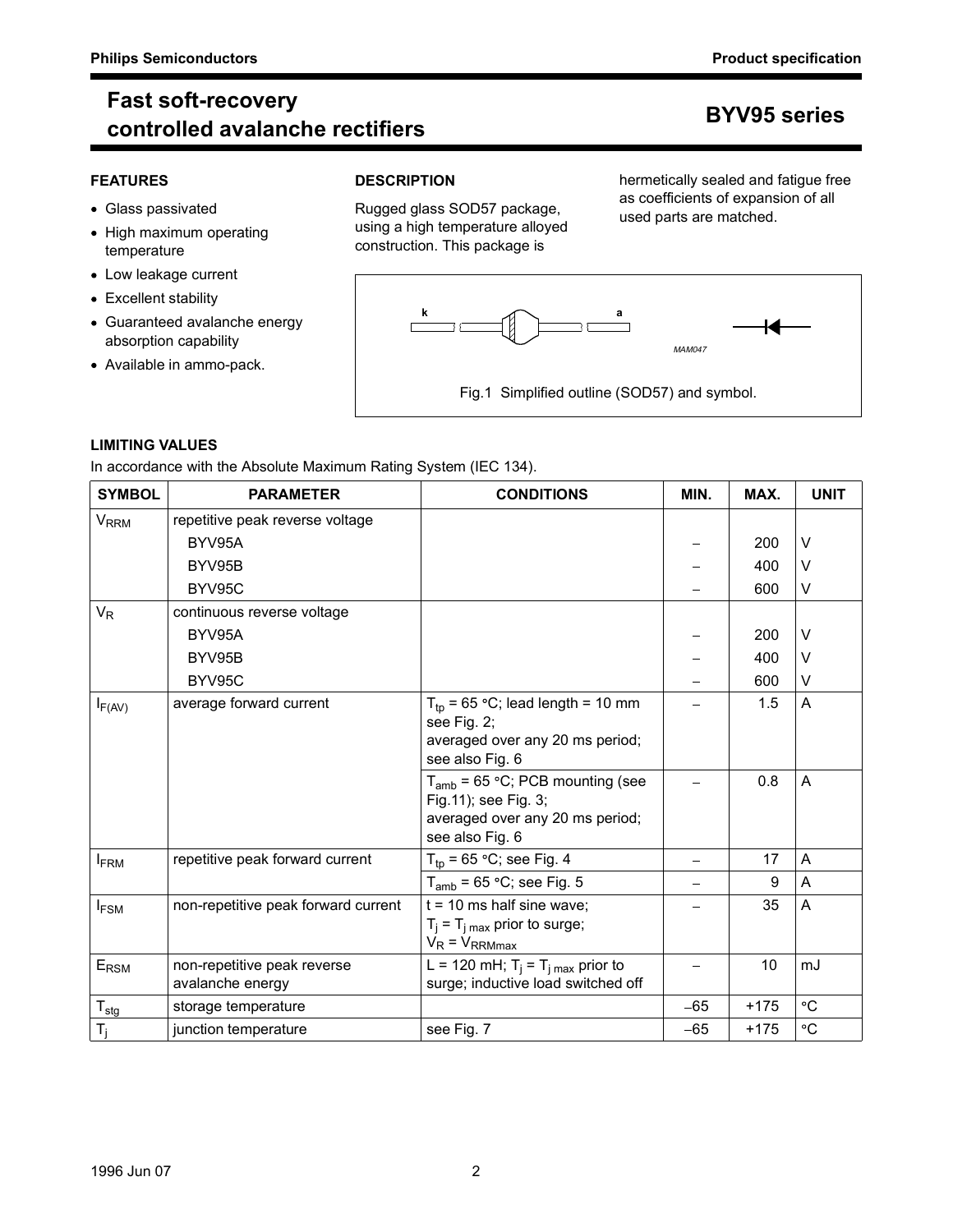# Philips Semiconductors<br>
Fast soft-recovery<br>
controlled avalanche rectifiers<br>
Product specification<br>
BYV95 series Fast soft-recovery r ast soft-recovery<br>controlled avalanche rectifiers and the series BYV95 series

## ELECTRICAL CHARACTERISTICS

|                                                                       | <b>Philips Semiconductors</b>                                                  |                                                                                                            |                               |                          | Product specification    |             |
|-----------------------------------------------------------------------|--------------------------------------------------------------------------------|------------------------------------------------------------------------------------------------------------|-------------------------------|--------------------------|--------------------------|-------------|
|                                                                       | Fast soft-recovery<br>controlled avalanche rectifiers                          |                                                                                                            |                               |                          | BYV95 series             |             |
|                                                                       | <b>ELECTRICAL CHARACTERISTICS</b><br>$T_i$ = 25 °C unless otherwise specified. |                                                                                                            |                               |                          |                          |             |
| <b>SYMBOL</b>                                                         | <b>PARAMETER</b>                                                               | <b>CONDITIONS</b>                                                                                          | MIN.                          | TYP.                     | MAX.                     | <b>UNIT</b> |
| $V_F$                                                                 | forward voltage                                                                | $I_F = 3$ A; T <sub>j</sub> = T <sub>j max</sub> ; see Fig. 8                                              | $\overline{\phantom{m}}$      | $\overline{\phantom{m}}$ | 1.35                     | V           |
|                                                                       |                                                                                | $I_F$ = 3 A; see Fig. 8                                                                                    | $\overline{\phantom{0}}$      | $\equiv$                 | 1.60                     | V           |
| $V_{(BR)R}$                                                           | reverse avalanche                                                              | $I_R = 0.1$ mA                                                                                             |                               |                          |                          |             |
|                                                                       | breakdown voltage                                                              |                                                                                                            |                               |                          |                          |             |
|                                                                       | BYV95A<br>BYV95B                                                               |                                                                                                            | 300<br>500                    |                          |                          | V<br>V      |
|                                                                       | BYV95C                                                                         |                                                                                                            | 700                           |                          | $\overline{\phantom{0}}$ | V           |
| $I_R$                                                                 | reverse current                                                                | $V_R = V_{RRMmax}$                                                                                         | $\overline{\phantom{0}}$      |                          | $\mathbf 1$              | $\mu$ A     |
|                                                                       |                                                                                | see Fig. 9                                                                                                 |                               |                          |                          |             |
|                                                                       |                                                                                | $V_R$ = $V_{RRMmax}$ ; T <sub>j</sub> = 165 °C;<br>see Fig. 9                                              | $\qquad \qquad -$             | $\overline{\phantom{0}}$ | 150                      | $\mu$ A     |
| $\vert$ trr                                                           | reverse recovery time                                                          | when switched from $I_F = 0.5 A$<br>to $I_R$ = 1 A; measured at<br>$I_R$ = 0.25 A; see Fig. 12             |                               |                          | 250                      | ns          |
| $\mathrm{C}_\mathrm{d}$                                               | diode capacitance                                                              | f = 1 MHz; $V_R$ = 0 V; see Fig. 10                                                                        | $\overline{\phantom{m}}$      | 45                       | $\overline{\phantom{m}}$ | pF          |
| $\left \frac{\mathsf{dI}_{\mathsf{R}}}{\mathsf{d} \mathsf{t}}\right $ | maximum slope of<br>reverse recovery current                                   | when switched from $I_F = 1$ A to<br>$V_R \ge 30$ V and dl <sub>F</sub> /dt = -1 A/ $\mu$ s;<br>see Fig.13 | $\equiv$                      |                          | $\overline{7}$           | $A/\mu s$   |
|                                                                       | THERMAL CHARACTERISTICS                                                        |                                                                                                            |                               |                          |                          |             |
| <b>SYMBOL</b>                                                         |                                                                                | <b>PARAMETER</b>                                                                                           | <b>CONDITIONS</b>             |                          | <b>VALUE</b>             | <b>UNIT</b> |
| $R_{\text{th }j\text{-tp}}$                                           | thermal resistance from junction to tie-point                                  |                                                                                                            | lead length = $10 \text{ mm}$ |                          | 46                       | K/W         |
| $R_{th j-a}$                                                          | thermal resistance from junction to ambient                                    |                                                                                                            | note 1                        |                          | 100                      | K/W         |

## THERMAL CHARACTERISTICS

| <b>SYMBOL</b>  | <b>PARAMETER</b>                              | <b>CONDITIONS</b>           | <b>VALUE</b> | <b>UNIT</b> |
|----------------|-----------------------------------------------|-----------------------------|--------------|-------------|
| $R_{th\ j-tp}$ | thermal resistance from junction to tie-point | $\vert$ lead length = 10 mm | 46           | K/W         |
| $R_{th\,j-a}$  | thermal resistance from junction to ambient   | note 1                      | 100          | K/W         |

## Note

Note<br>
1. Device mounted on an epoxy-glass printed-circuit board, 1.5 mm thick; thickness of Cu-layer ≥40 µm, see Fig.11.<br>
For more information please refer to the *'General Part of Handbook SC01'*.<br>
1996 Jun 07<br>
3 For more information please refer to the 'General Part of Handbook SC01'.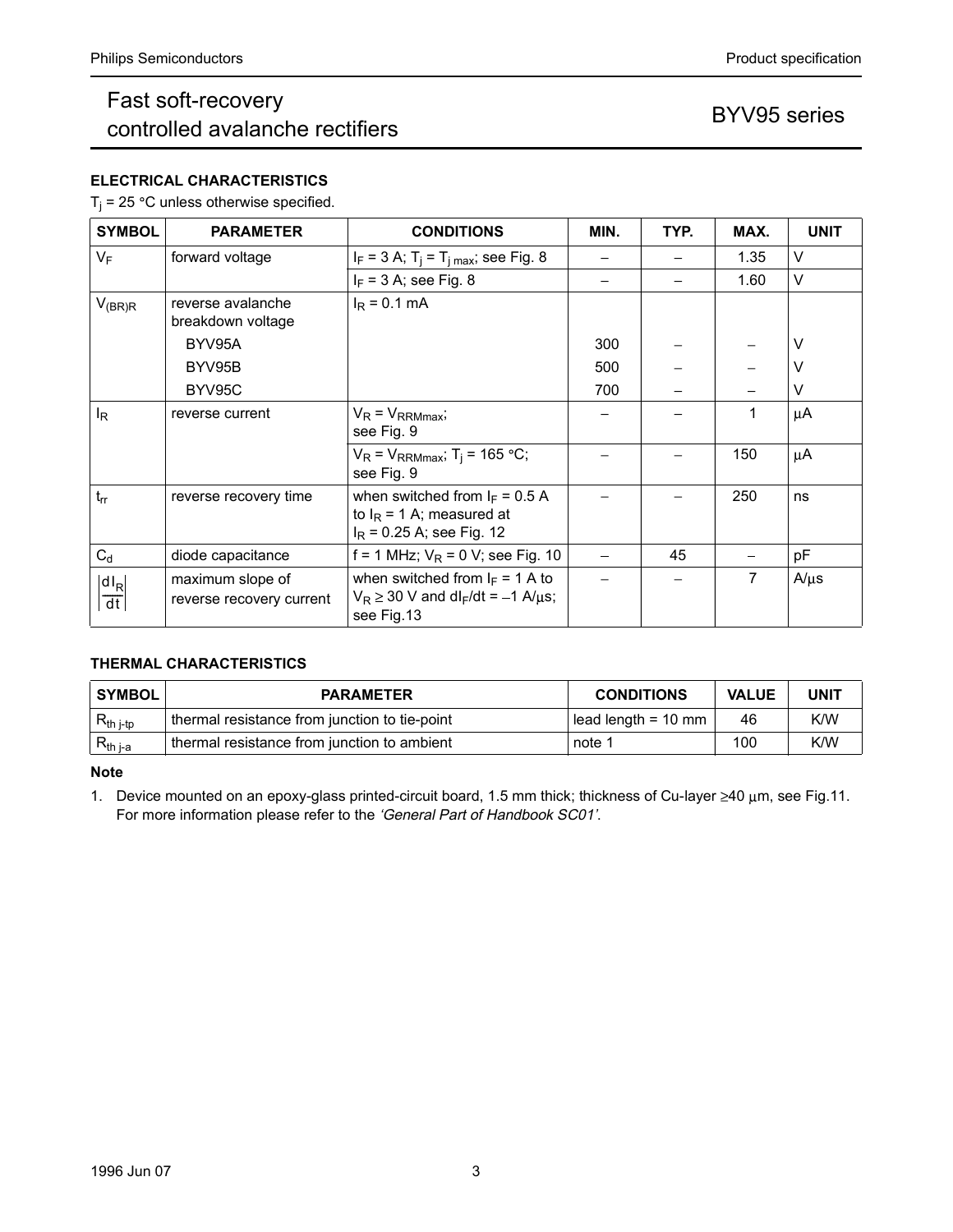# Philips Semiconductors<br>
Fast soft-recovery<br>
controlled avalanche rectifiers<br>
Product specification<br>
BYV95 series Fast soft-recovery r det son recovery<br>controlled avalanche rectifiers and the series BYV95 series

## GRAPHICAL DATA





current as a function of ambient temperature (including losses due to reverse leakage).

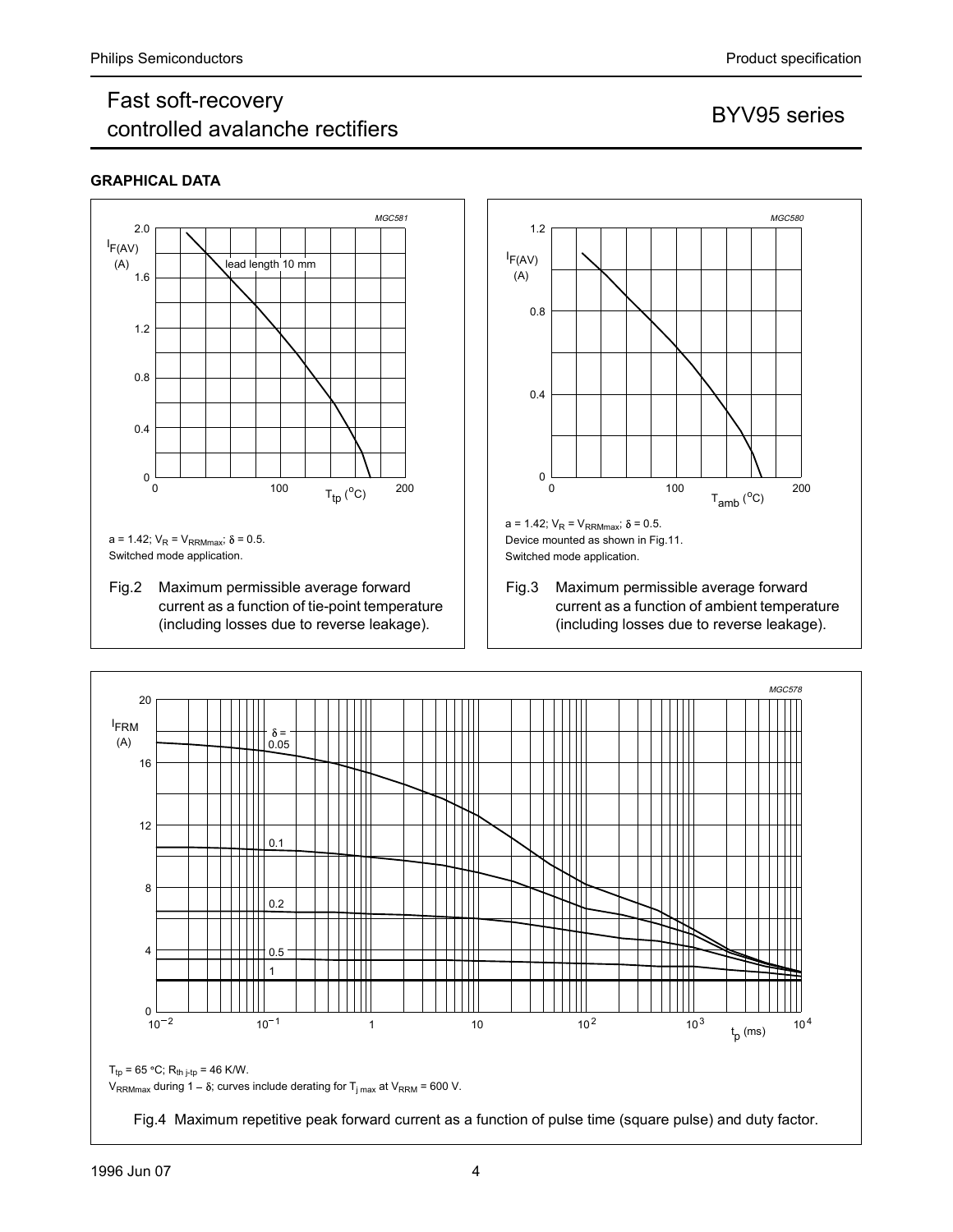# Philips Semiconductors<br>
Fast soft-recovery<br>
controlled avalanche rectifiers<br>
Product specification<br>
BYV95 series Fast soft-recovery r det son recovery<br>controlled avalanche rectifiers and the series BYV95 series





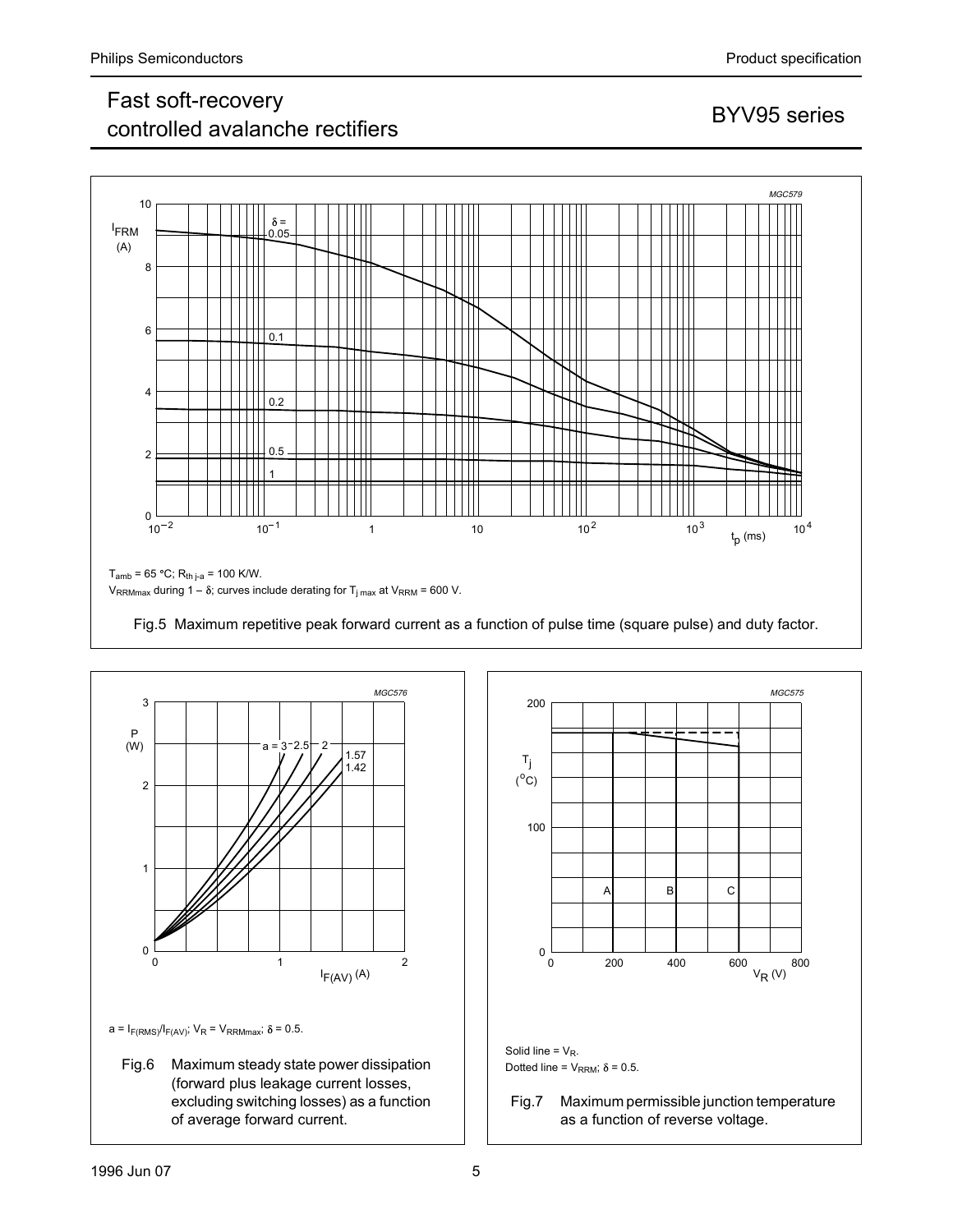# Philips Semiconductors<br>
Fast soft-recovery<br>
controlled avalanche rectifiers<br>
Product specification<br>
BYV95 series Fast soft-recovery r ast son-recovery<br>controlled avalanche rectifiers and the source of BYV95 series









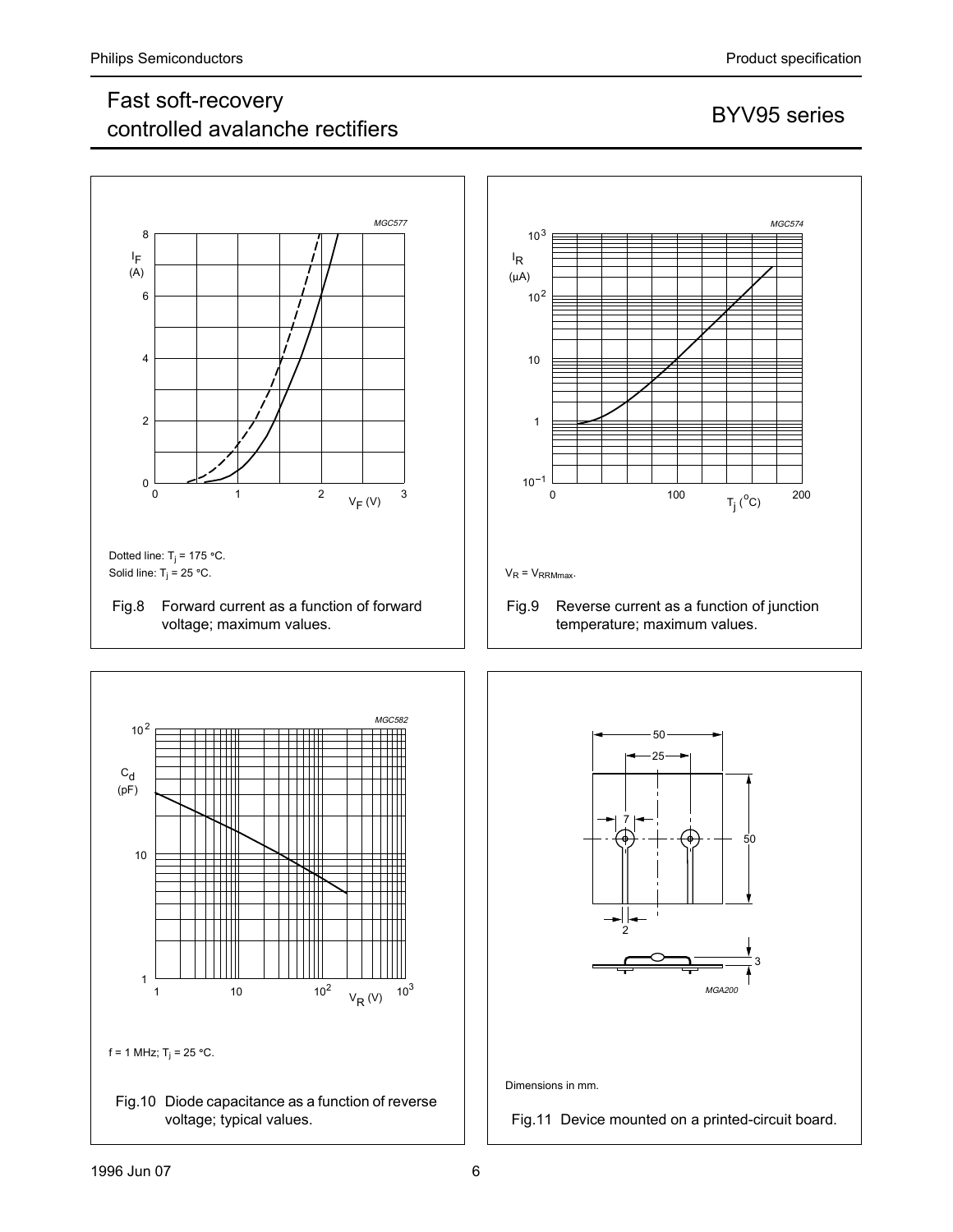## Fast soft-recovery r ast soft-recovery<br>controlled avalanche rectifiers and the series BYV95 series